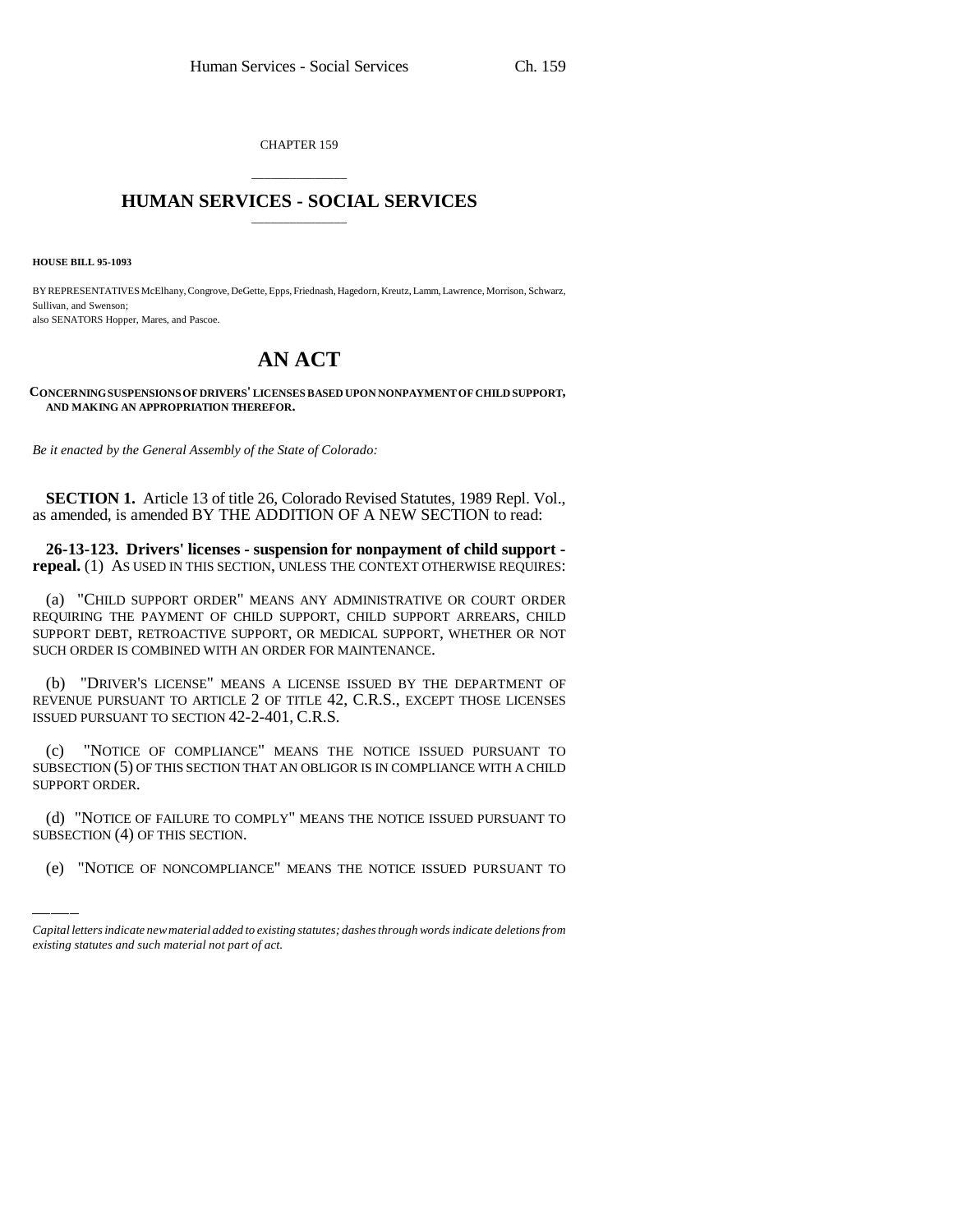SUBSECTION (3) OF THIS SECTION THAT AN OBLIGOR IS NOT IN COMPLIANCE WITH A CHILD SUPPORT ORDER.

(f) "OBLIGOR" HAS THE SAME MEANING AS IN SECTION 26-13.5-102 (12).

(2) (a) THE STATE CHILD SUPPORT ENFORCEMENT AGENCY SHALL, AT LEAST ON AN ANNUAL BASIS, IDENTIFY AS OBLIGORS SUBJECT TO THE PROVISIONS OF THIS SECTION ANY PERSON WHO OWES THE FOLLOWING AND HAS FAILED TO EXECUTE AND COMPLY WITH THE TERMS OF AN AGREEMENT TO PAY:

(I) CHILD SUPPORT DEBT TO THE STATE PURSUANT TO SECTION 14-14-104,C.R.S.;

(II) ARREARAGES OR MEDICAL SUPPORT, AS REQUESTED AS PART OF AN ENFORCEMENT ACTION PURSUANT TO ARTICLE 5 OF TITLE 14, C.R.S.;

(III) CHILD SUPPORT ARREARAGES, RETROACTIVE CHILD SUPPORT, OR MEDICAL SUPPORT THAT IS THE SUBJECT OF ENFORCEMENT SERVICES PROVIDED PURSUANT TO SECTION 26-13-106.

 (b) AN OBLIGOR IS SUBJECT TO THE PROVISIONS OF THIS SECTION TO THE EXTENT THAT ANY CHILD SUPPORT DEBT, ARREARAGE BALANCE, RETROACTIVE SUPPORT, OR MEDICAL SUPPORT IS OWED AND REMAINS OUTSTANDING.

(3) (a) AT LEAST ON AN ANNUAL BASIS, THE STATE CHILD SUPPORT ENFORCEMENT AGENCY SHALL ISSUE A WRITTEN NOTICE OF NONCOMPLIANCE TO ANY OBLIGOR IDENTIFIED IN SUBSECTION (2) OF THIS SECTION. THE NOTICE OF NONCOMPLIANCE SHALL INCLUDE THE NAME, DATE OF BIRTH, LAST-KNOWN ADDRESS, AND SOCIAL SECURITY NUMBER OF THE OBLIGOR AND SHALL BE SENT TO THE OBLIGOR'S LAST-KNOWN ADDRESS.

(b) THE NOTICE OF NONCOMPLIANCE SHALL INCLUDE THE FOLLOWING INFORMATION:

(I) THAT THE STATE CHILD SUPPORT ENFORCEMENT AGENCY'S RECORDS INDICATE THE OBLIGOR OWES A DUTY OF SUPPORT UNDER A CHILD SUPPORT ORDER;

(II) THAT THE STATE CHILD SUPPORT ENFORCEMENT AGENCY'S RECORDS INDICATE THE OBLIGOR HAS NOT COMPLIED WITH A CHILD SUPPORT ORDER; OR HAS A CHILD SUPPORT DEBT, CHILD SUPPORT ARREARAGE BALANCE, OR OWES RETROACTIVE CHILD SUPPORT; OR HAS FAILED TO PROVIDE THE CHILD MEDICAL SUPPORT PURSUANT TO A COURT OR ADMINISTRATIVE ORDER;

(III) THAT THE OBLIGOR HAS FAILED TO EXECUTE AN AGREEMENT TO REPAY THE CHILD SUPPORT DEBT OR CHILD SUPPORT ARREARAGE BALANCE OR TO REMAIN CURRENT ON THE REQUIRED CHILD SUPPORT PAYMENTS OR HAS FAILED TO ABIDE BY THE TERMS OF THE AGREEMENT IF AN AGREEMENT HAS BEEN EXECUTED BY THE OBLIGOR;

(IV) THAT THE OBLIGOR MAY, IN WRITING AND NO LATER THAN THIRTY DAYS AFTER THE DATE OF THE NOTICE, REQUEST AN ADMINISTRATIVE REVIEW TO OBJECT TO THE NOTICE OF NONCOMPLIANCE AND THAT FAILURE TO REQUEST SUCH A REVIEW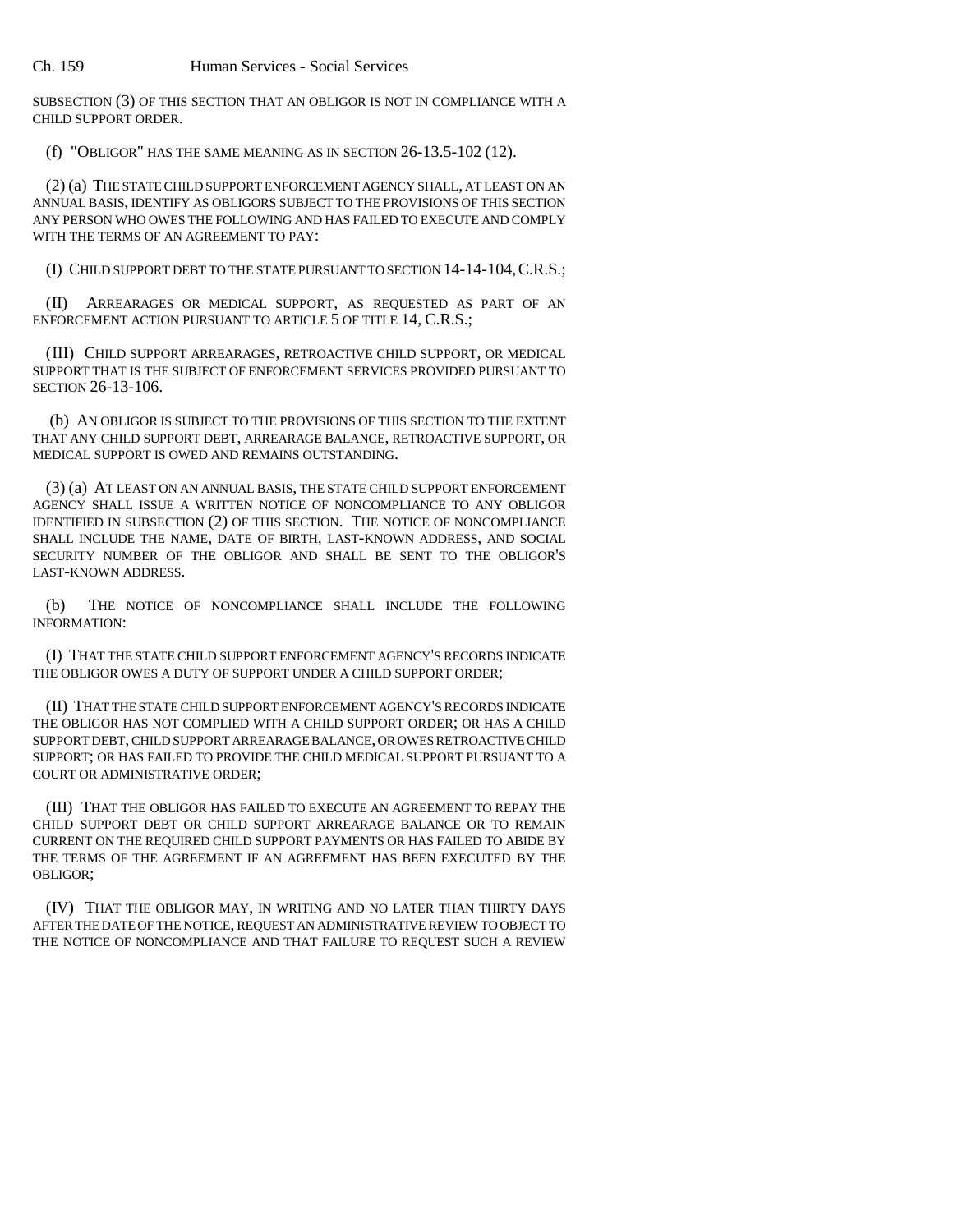WITHIN THE TIME SPECIFIED SHALL RESULT IN THE ISSUANCE OF A NOTICE OF FAILURE TO COMPLY PURSUANT TO SUBSECTION (4) OF THIS SECTION;

(V) THAT THE SOLE GROUNDS FOR AN ADMINISTRATIVE REVIEW SHALL BE A MISTAKE IN THE IDENTITY OF THE OBLIGOR; A DISAGREEMENT REGARDING THE AMOUNT OF THE CHILD SUPPORT DEBT, ARREARAGE BALANCE, RETROACTIVE SUPPORT, OR MEDICAL SUPPORT; OR A SHOWING THAT ALL CHILD SUPPORT PAYMENTS WERE MADE WHEN DUE;

(VI) THAT THE DELEGATE CHILD SUPPORT ENFORCEMENT UNIT MUST CONDUCT AN ADMINISTRATIVE REVIEW WITHIN THIRTY DAYS AFTER RECEIPT OF THE OBLIGOR'S WRITTEN REQUEST; AND

(VII) THAT THE OBLIGOR MAY REQUEST IN WRITING AN ADMINISTRATIVE REVIEW FROM THE STATE CHILD SUPPORT ENFORCEMENT AGENCY WITHIN THIRTY DAYS AFTER THE DATE OF THE DELEGATE CHILD SUPPORT ENFORCEMENT UNIT'S DECISION.

(c) (I) NO LATER THAN THIRTY DAYS AFTER THE DATE OF THE NOTICE OF NONCOMPLIANCE, THE OBLIGOR MAY REQUEST IN WRITING THAT THE DELEGATE CHILD SUPPORT ENFORCEMENT UNIT CONDUCT AN ADMINISTRATIVE REVIEW PURSUANT TO RULES AND REGULATIONS DEVELOPED BY THE STATE BOARD OF HUMAN SERVICES TO IMPLEMENT THE PROVISIONS OF THIS ARTICLE.

(II) NO LATER THAN THIRTY DAYS AFTER THE DATE OF THE DELEGATE CHILD SUPPORT ENFORCEMENT UNIT'S DECISION, THE OBLIGOR MAY REQUEST IN WRITING AN ADMINISTRATIVE REVIEW FROM THE STATE CHILD SUPPORT ENFORCEMENT AGENCY.

(III) THE SOLE GROUNDS TO BE DETERMINED AT THE ADMINISTRATIVE REVIEW SHALL BE A MISTAKE IN THE IDENTITY OF THE OBLIGOR; A DISAGREEMENT WITH THE AMOUNT OF THE CHILD SUPPORT DEBT, ARREARAGE BALANCE, RETROACTIVE SUPPORT, OR MEDICAL SUPPORT; OR A SHOWING THAT ALL CHILD SUPPORT PAYMENTS WERE MADE WHEN DUE.

(IV) THE DECISION OF THE STATE CHILD SUPPORT ENFORCEMENT AGENCY SHALL BE FINAL AGENCY ACTION AND MAY BE REVIEWED AS PROVIDED IN SECTION 24-4-106, C.R.S.

(V) A NOTICE OF FAILURE TO COMPLY PURSUANT TO SUBSECTION (4) OF THIS SECTION SHALL NOT BE SENT TO THE DEPARTMENT OF REVENUE UNLESS THE OBLIGOR HAS FAILED TO REQUEST A REVIEW WITHIN THE TIME SPECIFIED OR UNTIL A HEARING HAS BEEN CONCLUDED AND ALL RIGHTS OF REVIEW HAVE BEEN EXHAUSTED.

(4) AFTER THE RIGHTS OF REVIEW PURSUANT TO PARAGRAPH (c) OF SUBSECTION (3) OF THIS SECTION HAVE BEEN EXHAUSTED OR THE TIME WITHIN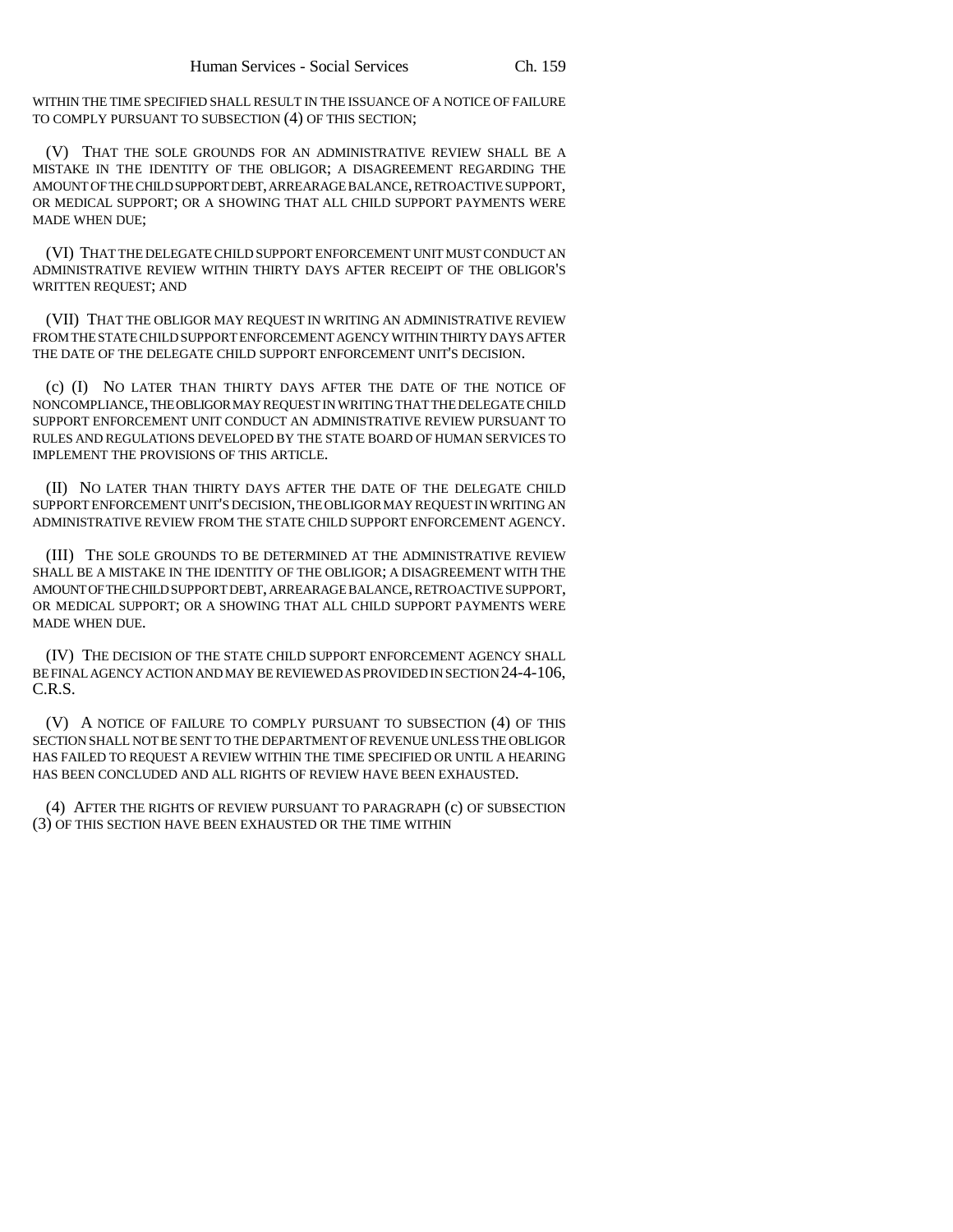WHICH SUCH REVIEW MAY BE REQUESTED HAS ELAPSED, THE STATE CHILD SUPPORT ENFORCEMENT AGENCY SHALL:

(a) ISSUE THE NOTICE OF FAILURE TO COMPLY TO THE DEPARTMENT OF REVENUE; AND

(b) SEND A COPY OF SUCH NOTICE TO THE OBLIGOR TO THE OBLIGOR'S LAST-KNOWN ADDRESS.

(5) (a) UPON RECEIPT OF THE NOTICE OF FAILURE TO COMPLY FROM THE STATE CHILD SUPPORT ENFORCEMENT AGENCY, THE DEPARTMENT OF REVENUE SHALL SUSPEND THE OBLIGOR'S DRIVER'S LICENSE PURSUANT TO SECTION 42-2-127.5,C.R.S. SUCH SUSPENSION SHALL NOT BE GROUNDS FOR A HEARING OR ANY OTHER ADMINISTRATIVE REVIEW BY THE DEPARTMENT OF REVENUE. THE DEPARTMENT OF REVENUE SHALL REFER ALL REQUESTS FOR A HEARING REGARDING THE OBLIGOR'S CHILD SUPPORT ORDER TO THE STATE CHILD SUPPORT ENFORCEMENT AGENCY FOR REFERRAL TO THE DELEGATE CHILD SUPPORT ENFORCEMENT UNIT.

(b) THE DEPARTMENT OF REVENUE MAY ISSUE A PROBATIONARY DRIVER'S LICENSE PURSUANT TO SECTION 42-2-127.5, C.R.S.

(c) THE DEPARTMENT OF REVENUE SHALL ONLY REINSTATE A DRIVER'S LICENSE UPON RECEIPT OF A NOTICE OF COMPLIANCE FROM THE DELEGATE CHILD SUPPORT ENFORCEMENT UNIT THAT INDICATES THE OBLIGOR HAS COMPLIED WITH THE COURT OR ADMINISTRATIVE ORDER OR HAS AGREED UPON A PAYMENT PLAN APPROVED BY THE DELEGATE CHILD SUPPORT ENFORCEMENT UNIT. THE DELEGATE CHILD SUPPORT ENFORCEMENT UNIT IS NOT REQUIRED TO ISSUE A NOTICE OF COMPLIANCE BASED UPON APPROVAL OF A PAYMENT PLAN FOR AN OBLIGOR WHO HAS RECEIVED A SECOND NOTICE OF FAILURE TO COMPLY UNTIL SUCH OBLIGOR HAS COMPLIED WITH SUCH PAYMENT PLAN FOR AT LEAST THREE MONTHS.

(d) NOTHING IN THIS SECTION SHALL LIMIT THE ABILITY OF THE DEPARTMENT OF REVENUE TO REVOKE OR SUSPEND A LICENSE, OR TO TAKE ANY OTHER DISCIPLINARY ACTION AGAINST A DRIVER, ON ANY OTHER GROUNDS.

(e) THE DEPARTMENT OF REVENUE, OR ANY PERSON ACTING ON THE DEPARTMENT'S BEHALF, SHALL NOT BE LIABLE FOR ANY ACTIONS TAKEN TO SUSPEND THE OBLIGOR'S DRIVER'S LICENSE PURSUANT TO THIS SECTION.

(6) (a) THE STATE BOARD OF HUMAN SERVICES SHALL PROMULGATE RULES AND REGULATIONS, PURSUANT TO ARTICLE 4 OF TITLE 24, C.R.S., AS ARE NECESSARY TO IMPLEMENT THIS SECTION.

(b) THE DEPARTMENT OF REVENUE IS AUTHORIZED TO PROMULGATE RULES AND REGULATIONS, PURSUANT TO ARTICLE 4 OF TITLE 24, C.R.S., AS MAY BE NECESSARY TO IMPLEMENT THIS SECTION.

(7) THIS SECTION IS REPEALED, EFFECTIVE JULY 1, 1998.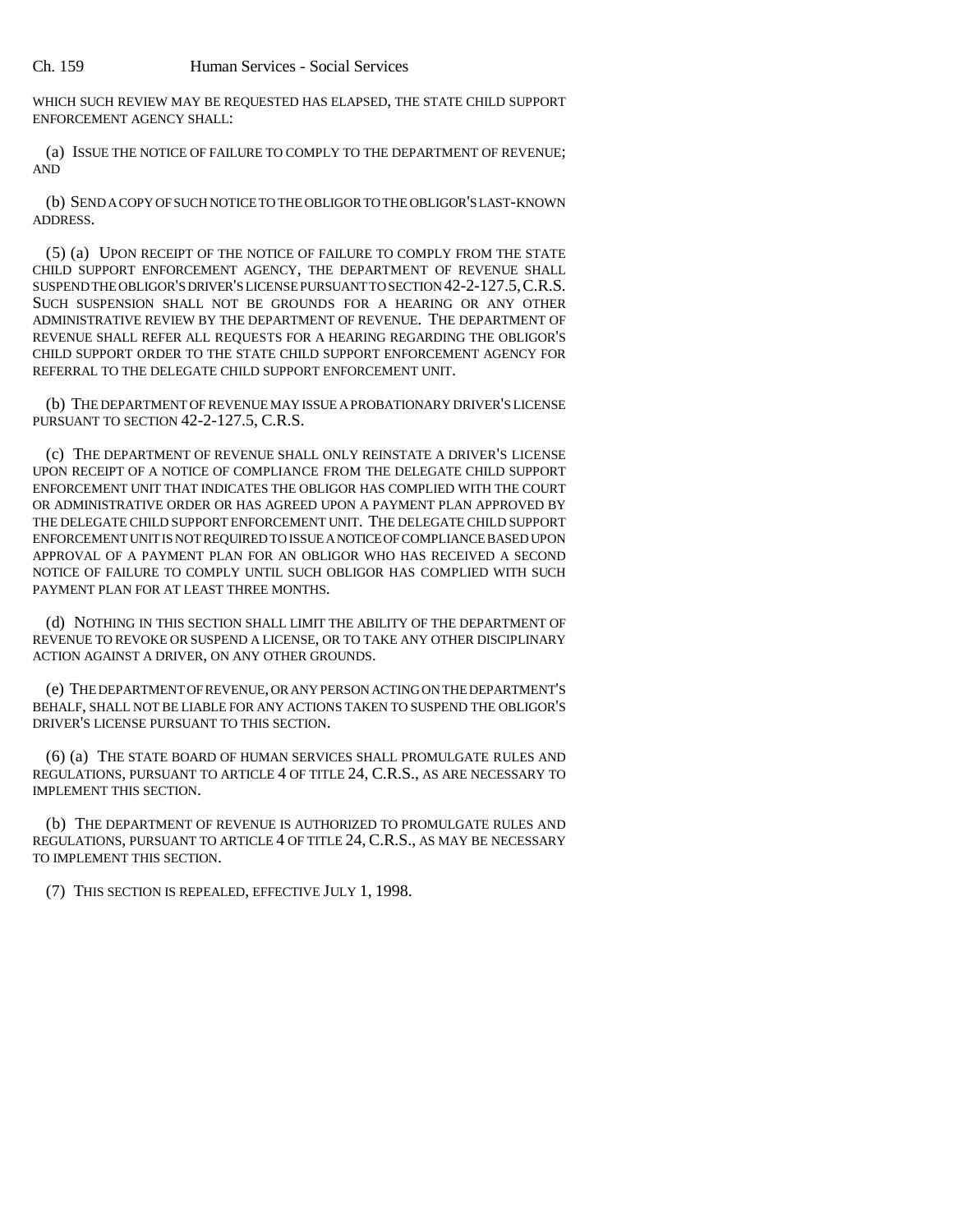**SECTION 2.** Part 1 of article 2 of title 42, Colorado Revised Statutes, 1993 Repl. Vol., as amended, is amended BY THE ADDITION OF A NEW SECTION to read:

**42-2-127.5. Authority to suspend license - violation of child support order repeal.** (1) THE DEPARTMENT SHALL SUSPEND THE LICENSE OF ANY DRIVER WHO IS NOT IN COMPLIANCE WITH A CHILD SUPPORT ORDER PURSUANT TO THE PROVISIONS OF THIS SECTION.

(2) UPON RECEIPT OF A NOTICE OF FAILURE TO COMPLY FROM THE STATE CHILD SUPPORT ENFORCEMENT AGENCY PURSUANT TO SECTION 26-13-123 (4),C.R.S., THE DEPARTMENT SHALL SEND WRITTEN NOTICE TO THE PERSON IDENTIFIED IN THE COURT ORDER THAT SUCH PERSON SHALL BE REQUIRED TO PROVIDE THE DEPARTMENT WITH PROOF OF COMPLIANCE WITH THE CHILD SUPPORT ORDER. SUCH PROOF SHALL BE IN THE FORM OF A NOTICE OF COMPLIANCE AS DEFINED IN SECTION 26-13-123 (1) (c), C.R.S.

(3) (a) IF A NOTICE OF COMPLIANCE IS NOT RECEIVED BY THE DEPARTMENT WITHIN THIRTY DAYS AFTER THE DATE WRITTEN NOTICE IS SENT PURSUANT TO SUBSECTION (2) OF THIS SECTION, THE DEPARTMENT SHALL SUSPEND THE DRIVER'S LICENSE OF THE PERSON FROM WHOM PROOF IS REQUIRED AND MAY NOT REINSTATE SUCH LICENSE UNTIL PROOF IN THE FORM OF A NOTICE OF COMPLIANCE IS PROVIDED.

(b) THE DRIVER SHALL NOT HAVE A RIGHT TO A HEARING BEFORE LICENSE SUSPENSION PURSUANT TO THIS SUBSECTION (3), AND THE DRIVER'S RIGHT TO ANY HEARING SHALL BE LIMITED TO THE RIGHTS SET FORTH IN SECTION 26-13-123, C.R.S.

(4) IN THE EVENT THAT A DRIVER'S LICENSE IS SUSPENDED PURSUANT TO SUBSECTION (3) OF THIS SECTION, THE DEPARTMENT MAY ISSUE A PROBATIONARY LICENSE FOR A PERIOD NOT TO EXCEED NINETY DAYS FROM THE DATE OF ISSUANCE, WHICH PROBATIONARY LICENSE SHALL RESTRICT THE DRIVER TO DRIVING TO AND FROM THE PLACE OF EMPLOYMENT OR TO PERFORMING DUTIES WITHIN THE COURSE OF THE DRIVER'S EMPLOYMENT. THE DEPARTMENT IS AUTHORIZED TO CHARGE A FEE FOR SUCH PROBATIONARY LICENSE THAT COVERS THE DIRECT AND INDIRECT COSTS OF ISSUING THE LICENSE.

(5) THIS SECTION IS REPEALED, EFFECTIVE JULY 1, 1998.

**SECTION 3. Future appropriations.** Although no appropriation is included in this act for the fiscal year beginning July 1, 1995, it appears that this act will require appropriations for subsequent fiscal years, and the amount required to be appropriated for the fiscal year beginning July 1, 1996, is estimated to be three hundred fifty-eight thousand fifty-eight dollars (\$358,058). Of this amount, three hundred thirty-five thousand eight hundred forty-five dollars (\$335,845) shall be for the department of human services and consist of eleven thousand eight hundred ninety-nine dollars (\$11,899) from the general fund, one hundred two thousand two hundred eighty-eight dollars (\$102,288) from cash funds from local governments, and two hundred twenty-one thousand six hundred fifty-eight dollars (\$221,658) from federal funds. The remaining twenty-two thousand two hundred thirteen dollars (\$22,213) shall be for the department of revenue and come from the highway user's tax fund.